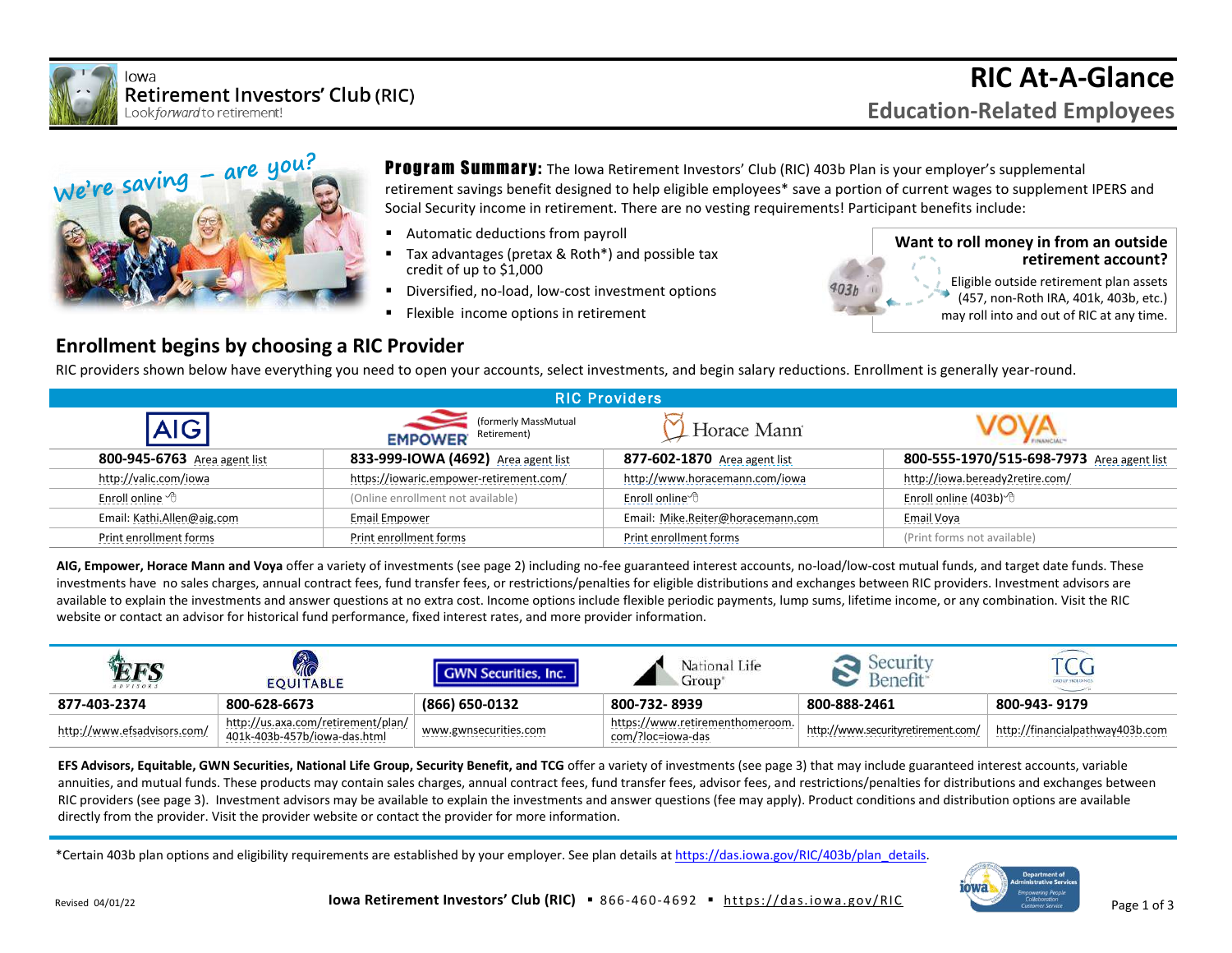## **RIC 403b At-A-Glance (page 2 of 3)**

## **Investments – AIG, Empower**\***, Horace Mann, Voya**

There are 2 basic types of investments offered (see illustration to the right). The chart below lists the provider's available fund options in each fund category, which includes target date funds. All funds must meet investment policy standards and undergo annual reviews by RIC and an outside investment consultant. There are no restrictions or fees for fund or provider transfers and eligible distributions.





Variable rate 'mutual' funds

- · Variable rates of return
- . Principal and earnings can vary daily
- Varying degrees of risk
- · No guarantees
- · Guaranteed by provider • No fees
- . No maturities or restrictions

· Declared rate of interest

· Fixed period of time

· No market risk

- . No sales charges/loads/contract fees
- No maturities or restrictions

Fund fees shown include all fees reported at the time of this chart's last update. For the most accurate fees, visit the provider website. Fixed rate accounts have no fees.

|                       | AIG 800-945-6763                          |                   |          | Empower* 833-999-IOWA (4692)               |                   | <b>Horace Mann 877-602-1870</b> |                                               | Voya 800-555-1970 |      |                                                       |                     |      |
|-----------------------|-------------------------------------------|-------------------|----------|--------------------------------------------|-------------------|---------------------------------|-----------------------------------------------|-------------------|------|-------------------------------------------------------|---------------------|------|
|                       | <b>Investment Name</b>                    | Ticker Fee        |          | <b>Investment Name</b>                     |                   | Ticker   Fee                    | <b>Investment Name</b>                        | Ticker Fee        |      | <b>Investment Name</b>                                | Ticker Fee          |      |
| Safety                | <b>VALIC Fixed Interest Option</b>        |                   | $\Omega$ | <b>Great West GIA</b>                      |                   |                                 | 0   HM Grp Unallocated Fixed Interest Ann     |                   |      | 0 Voya Fixed Plus Account III/457/401 II              |                     |      |
|                       | Vanguard Federal Money Mkt (Inv)          | <b>VMFXX 0.29</b> |          |                                            |                   |                                 | Vanguard Federal Money Mkt (Inv)              | <b>VMFXX</b>      | 0.31 | Voya Gov't Money Mkt Port (I)                         | <b>IVMXX</b>        | 0.46 |
| Income                | PIMCO Total Return (Inst'l)               | PTTRX             | 0.65     | JPMorgan Core Bd (R6)                      | <b>JCBUX</b>      | 0.53                            | Loomis Sayles Core Plus Bd (N)                | <b>NERNX</b>      | 0.58 | Voya Intermediate Bd Portf (I)                        | <b>IPIIX</b>        | 0.55 |
|                       | Vanguard Total Bd Mkt Index (Adm)         | <b>VBTLX</b>      | 0.23     | Vanguard Total Bd Mkt Index (Adm) VBTLX    |                   | 0.24                            | Vanguard Total Bd Mkt Index (Adm)             | <b>VBTLX</b>      | 0.25 | Voya US Bd Index Portf (I)                            | <b>ILBAX</b>        | 0.38 |
|                       | DFA Infla Protected Securities (Inst'l)   | <b>DIPSX</b>      | 0.29     | PIMCO Real Return (Inst'l)                 | PRRIX             | 0.66                            | Vanguard Infla Protected Sec (Adm)            | <b>VAIPX</b>      | 0.30 | BlackRock Infla Protected Bd (Inst'l)                 | <b>BPRIX</b>        | 0.44 |
|                       | Invesco High Yield (R6)                   | <b>HYIFX</b>      | 0.84     | Eaton Vance Inc Fd of Boston (R6)          | EIBRX             | 0.84                            | PGIM High Yield Bd (Q)                        | PHYQX             | 0.58 | Delaware Ivy High Income (Inst'l)                     | <b>IVHIX</b>        | 0.75 |
|                       |                                           |                   |          |                                            |                   |                                 | Amer Fds Capital World Bd (R6)                | <b>RCWGX</b>      |      | 0.68 Dodge & Cox Global Bond                          | <b>DODLX</b>        | 0.45 |
|                       | Amer Fds Amer Balanced (R6)               | RLBGX             | 0.44     | Amer Fds Amer Balanced (R6)                | <b>RLBGX</b>      | 0.45                            | Vanguard STAR (Inv)                           | <b>VGSTX</b>      |      | 0.51 Amer Fds Amer Balanced (R4)                      | <b>RLBEX</b>        | 0.60 |
|                       | Vanguard Target Retire Income             | <b>VITRX</b>      | 0.26     | BlackRock LifePath Index Retire (K)        | LIRKX             | 0.28                            | Vanguard Target Income                        | <b>VITRX</b>      |      | 0.28 Amer Fds 2010 Target Date Retire (R4)            | <b>RDATX</b>        | 0.63 |
|                       | Vanguard Target Retirement 2015           | <b>VITVX</b>      | 0.26     | BlackRock LifePath Index 2025 (K)          | LIBKX             | 0.28                            | Vanguard Target Retirement 2015               | <b>VITVX</b>      |      | 0.28 Amer Fds 2015 Target Date Retire (R4)            | <b>RDBTX</b>        | 0.64 |
|                       | Vanguard Target Retirement 2020           | <b>VITWX</b>      | 0.26     | BlackRock LifePath Index 2030 (K)          | LINKX             | 0.28                            | Vanguard Target Retirement 2020               | <b>VITWX</b>      | 0.28 | Amer Fds 2020 Target Date Retire (R4)                 | <b>RDCTX</b>        | 0.65 |
|                       | Vanguard Target Retirement 2025           | <b>VRIVX</b>      | 0.26     | BlackRock LifePath Index 2035 (K)          | LIJKX             | 0.28                            | Vanguard Target Retirement 2025               | <b>VRIVX</b>      | 0.28 | Amer Fds 2025 Target Date Retire (R4)                 | <b>RDDTX</b>        | 0.66 |
| Balanced              | Vanguard Target Retirement 2030           | VTTWX             | 0.26     | BlackRock LifePath Index 2040 (K)          | LIKKX             | 0.28                            | Vanguard Target Retirement 2030               | <b>VTTWX</b>      | 0.28 | Amer Fds 2030 Target Date Retire (R4)                 | RDETX               | 0.68 |
|                       | Vanguard Target Retirement 2035           | <b>VITFX</b>      | 0.26     | BlackRock LifePath Index 2045 (K)          | LIHKX             | 0.28                            | Vanguard Target Retirement 2035               | <b>VITFX</b>      |      | 0.28   Amer Fds 2035 Target Date Retire (R4) RDFTX    |                     | 0.70 |
|                       | Vanguard Target Retirement 2040           | <b>VIRSX</b>      | 0.26     | BlackRock LifePath Index 2050 (K)          | <b>LIPKX</b>      | 0.28                            | Vanguard Target Retirement 2040               | <b>VIRSX</b>      |      | 0.28 Amer Fds 2040 Target Date Retire (R4)            | <b>RDGTX</b>        | 0.71 |
|                       | Vanguard Target Retirement 2045           | <b>VITLX</b>      | 0.26     | BlackRock LifePath Index 2055 (K)          | <b>LIVKX</b>      | 0.28                            | Vanguard Target Retirement 2045               | <b>VITLX</b>      |      | 0.28 Amer Fds 2045 Target Date Retire (R4)            | <b>RDHTX</b>        | 0.72 |
|                       | Vanguard Target Retirement 2050           | <b>VTRLX</b>      | 0.26     | BlackRock LifePath Index 2060 (K)          | LIZKX             | 0.28                            | Vanguard Target Retirement 2050               | <b>VTRLX</b>      | 0.28 | Amer Fds 2050 Target Date Retire (R4)                 | <b>RDITX</b>        | 0.72 |
|                       | Vanguard Target Retirement 2055           | <b>VIVLX</b>      | 0.26     | BlackRock LifePath Index 2065 (K)          | <b>LIWKX</b>      | 0.28                            | Vanguard Target Retirement 2055               | <b>VIVLX</b>      | 0.28 | Amer Fds 2055 Target Date Retire (R4)                 | RDJTX               | 0.73 |
|                       | Vanguard Target Retirement 2060           | <b>VILVX</b>      | 0.26     |                                            |                   |                                 | Vanguard Target Retirement 2060               | <b>VILVX</b>      | 0.28 | Amer Fds 2060 Target Date Retire (R4)                 | <b>RDKTX</b>        | 0.73 |
|                       | Vanguard Target Retirement 2065           | <b>VSXFX</b>      | 0.26     |                                            |                   |                                 | Vanguard Target Retirement 2065               | <b>VSXFX</b>      | 0.28 | Amer Fds 2065 Target Date Retire (R4)                 | <b>RDLTX</b>        | 0.73 |
|                       | Vanguard Equity-Income (Adm)              | <b>VEIRX</b>      | 0.37     | MFS Value (R6)                             | <b>MEIKX</b>      | 0.64                            | JPMorgan Equity Income (R6)                   | OIEJX             | 0.66 | Virtus Ceredex Large Cap Val Equity (I)               | <b>STVTX</b>        | 0.97 |
|                       | JPMorgan US Rsrch Enhanced Eq (R6)        | <b>JDEUX</b>      | 0.43     | MassMutual Equity Opportunities (I) MFVZX  |                   | 0.92                            | Vanguard 500 Index (Adm)                      | <b>VFIAX</b>      |      | 0.24 Parnassus Core Equity (Inst'l)                   | PRILX               | 0.62 |
|                       | DFA US Sustainability Core 1              | <b>DFSIX</b>      | 0.36     | Vanguard 500 Index (Adm)                   | <b>VFIAX</b>      | 0.23                            | Vanguard Total Stock Mkt Index (Adm)          | <b>VTSAX</b>      | 0.24 | Voya Russell Large Cap Index Portf (I)                | <b>IIRLX</b>        | 0.36 |
| Equity                | Vanguard Institutional Index (Inst'l)     | <b>VINIX</b>      | 0.22     | Vanguard FTSE Social Index (Adm)           | <b>VFTAX</b>      | 0.33                            | MFS Growth (R6)                               | <b>MFEKX</b>      | 0.73 | Vanguard Total Stock Mkt Index (Inst'l)               | <b>VITSX</b>        | 0.03 |
|                       | Amer Fds AMCAP (R6)                       | RAFGX             | 0.52     | MassMutual Select Blue Chip Gro (I)        | MBCZX             | 0.82                            | Victory Sycamore Established Value (R6) VEVRX |                   | 0.74 | Voya Large Cap Growth Portf (Inst'l)                  | <b>IEOHX</b>        | 0.67 |
| Domestic              | Allspring Spec Mid Cap Val (R6)           | WFPRX             | 0.88     | MFS Mid Cap Value (R6)                     | <b>MVCKX</b>      | 0.83                            | Vanguard Mid Cap Index (Adm)                  | <b>VIMAX</b>      | 0.25 | VY® Amer Cent Sm-Mid Cap Val (Init'l)                 | <b>IACIX</b>        | 0.85 |
|                       | Vanguard Mid Cap Index (Inst'l)           | VMCIX 0.22        |          | Vanguard Mid Cap Index (Adm)               | VIMAX             | 0.24                            | Voya Mid Cap Opportunities Port (R6)          | <b>IMOZX</b>      | 1.03 | Voya Russell Mid Cap Index Portf (I)                  | <b>IIRMX</b>        | 0.40 |
|                       | AB Discovery Growth (Z)                   | CHCZX 0.82        |          | JPMorgan Mid Cap Growth (R6)               | <b>JMGMX</b>      | 0.89                            | JPMorgan Sm Cap Value (R6)                    | <b>JSVUX</b>      |      | 0.96   VY® T Ro Prc Divers Mid Cap Gro (Init'l) IAXIX |                     | 0.80 |
|                       | DFA US Targeted Value (Inst'l)            | <b>DFFVX</b>      | 0.47     | Amer Century Sm Cap Value (R6)             | ASVDX             | 1.03                            | Vanguard Sm Cap Index (Adm)                   | <b>VSMAX</b>      | 0.25 | Victory Integrity Sm Cap Value (R6)                   | <b>MVSSX</b>        | 0.96 |
| $\overleftarrow{\Xi}$ | Vanguard Sm Cap Index (Adm)               | VSMAX 0.23        |          | Vanguard Sm Cap Index (Adm)                | VSMAX             | 0.24                            | JPMorgan Sm Cap Growth (R6)                   | JGSMX             | 0.94 | Voya Russell Sm Cap Index Port (I)                    | <b>IIRSX</b>        | 0.45 |
|                       | ClearBridge Sm Cap Growth (IS)            | LMOIX             | 0.95     | MassMutual Sm Cap Growth Eq (I)            | MSGZX             | 1.05                            |                                               |                   |      | Loomis Sayles Small Cap Growth (N)                    | LSSNX               | 0.82 |
|                       | Amer Fds Europacific Growth (R6)          | RERGX             | 0.64     | MFS® Int'l Intrinsic Value (R6)            | <b>MINJX</b>      | 0.81                            | Amer Fds Europacific Growth (R6)              | <b>RERGX</b>      | 0.66 | Dodge & Cox Int'l Stock                               | <b>DODX</b>         | 0.63 |
|                       | Vanguard Total Int'l Stock Index (Inst'l) | <b>VTSNX</b>      | 0.26     | Vanguard Tot Int'l Stock Index (Adm) VTIAX |                   | 0.30                            | Vanguard Total Int'l Stock Index (Adm)        | <b>VTIAX</b>      | 0.31 | Voya Int'l Index Portf (I)                            | <b>IIIIX</b>        | 0.46 |
|                       | Amer Fds Capital World Gr & Inc (R6)      | RWIGX             | 0.60     | Invesco Developing Mkts (R6)               | <b>ODVIX</b>      | 1.00                            | Amer Fds New World (R6)                       | RNWGX             | 0.77 | Amer Fds New Perspective (R4)                         | <b>RNPEX</b>        | 0.76 |
|                       | sector Vanguard Real Estate Index (Adm)   | VGSLX             | 0.30     | Vanguard Real Estate Index (Adm)           | VGSLX             | 0.31                            | Vanguard Real Estate Index (Adm)              | VGSLX             | 0.32 | VY® Clarion Real Estate Portf (Inst'l)                | <b>IVRIX</b>        | 0.68 |
|                       | Total range of fees                       | $0.22\% - 0.95\%$ |          |                                            | $0.23\% - 1.05\%$ |                                 |                                               | $0.24\% - 1.03\%$ |      |                                                       | $0.03\%$ - $0.97\%$ |      |
|                       | SDBA Schwab PCRA (fees vary)              |                   |          | Schwab PCRA (fees vary)                    |                   |                                 | TD Ameritrade (fees vary)                     |                   |      | TD Ameritrade (fees vary)                             |                     |      |

\*Empower – formerly MassMutual Retirement